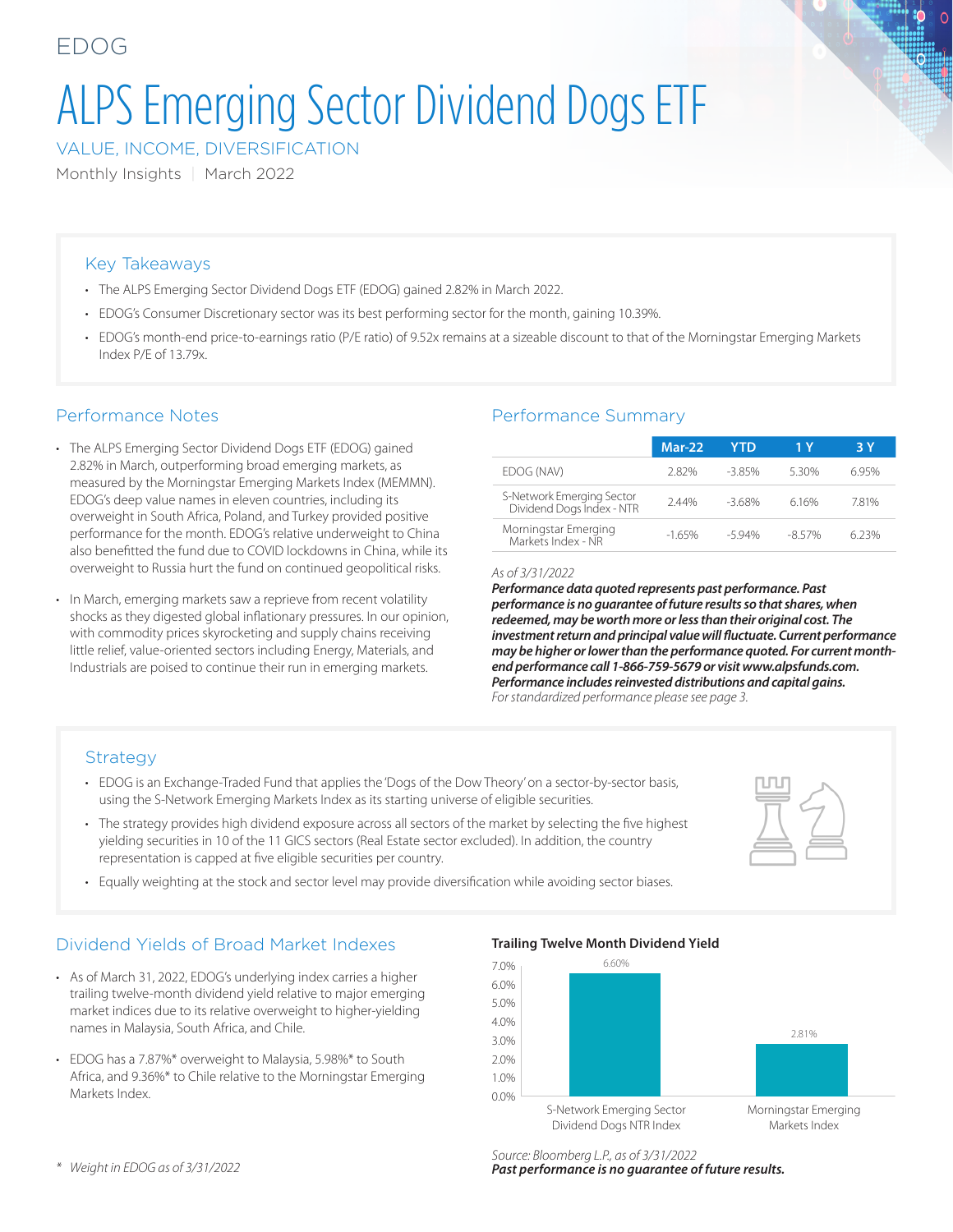# EDOG Monthly Insights | March 2022 ALPS Emerging Sector Dividend Dogs ETF

#### Contribution to Return by Sector

- Last month, EDOG received a boost from its Consumer Discretionary, Communication Services, and Energy sectors while its allocation within Information Technology and Materials were the largest detractors from the fund's performance. Within EDOG's Consumer Discretionary sector, LPP SA (LPP PW, 2.21% weight\*), a clothing distributor in Central and Eastern Europe, jumped nearly 33% as treaty talks surrounding the Russia-Ukraine conflict created optimism that the company's operations could return to business as usual.
- Additionally, Communication Services sector name and cellular network provider, Vodacom Group Ltd. (VOD SJ, 1.94% weight\*), gained over 14%, benefitting from winning low and mid-frequency radio spectrum in a South African auction, which would increase capacity and coverage within the company's cellular network.
- Within EDOG's Energy sector, China Shenhua Energy Co. (1088 HK, 2.16% weight\*), a Beijing based coal miner and producer, rose 16.49% last month after reporting an increase of +44% in year-over-year revenues within its 2021 results, exceeding analyst estimates.

## Contribution to Return by Country

- South Africa (+1.50%) and Turkey (+1.26%) were the largest contributors to return by country for EDOG, while Russia (-1.43%) was the largest detractor (note: EDOG's Russian holdings were zero-priced during the month of March).
- Within EDOG's South Africa allocation, the top two total returns by sector were Energy (+18.37%) and Materials (+15.32%).
- South African coal miner and producer, Exxaro Resources Ltd. (EXX SJ, 2.70% weight\*), gained over 18% following expectations of the company's attributable earnings per share for 2021 to increase between 70% to 84% as elevated coal prices and domestic sales offset rising costs.
- Within EDOG's Turkey allocation, the top two returns by sector were Industrials (+23.75%), and Materials (+11.36%).

## Valuation Update

- EDOG's underlying index, EDOGX, carries a dividend yield of 6.60%, which far exceeds a comparable benchmark yield for the Morningstar Emerging Markets Index (MEMMN) of 2.81%.
- The current P/E ratio on the S-Network Emerging Sector Dividend Dogs Index currently sits below its three-year average as of March 31, 2022.

#### **Contribution to Return by Sector**



*Source: Bloomberg L.P., as of 3/31/2022 Past performance is no guarantee of future results.*

#### **Contribution to Return by Country**



*Source: Bloomberg L.P., as of 3/31/2022 Past performance is no guarantee of future results.*

#### Price Multiples

|                             | <b>EDOGX Index</b> |               | <b>Morningstar</b><br><b>Emerging</b><br><b>Markets Index</b> |               |  |  |
|-----------------------------|--------------------|---------------|---------------------------------------------------------------|---------------|--|--|
|                             | Current            | 3 Year<br>Avg | Current                                                       | 3 Year<br>Avg |  |  |
| Price/Earnings Ratio        | 9.52x              | 12.49x        | 13.79x                                                        | 14.44x        |  |  |
| Price/Book Ratio            | 1.46x              | 1.49x         | 1.69x                                                         | 1.58x         |  |  |
| Price/Cash Flow Ratio       | 5.74x              | 5.45x         | 8.43x                                                         | 6.73x         |  |  |
| Trailing Twelve Month Yield | 6.60%              | 5.73%         | 2.81%                                                         | 1.26%         |  |  |
| EDOG 30-Day SEC Yield       | 5.33%              |               |                                                               |               |  |  |

*Source: Bloomberg L.P., as of 3/31/2022*

*Past performance is no guarantee of future results.*

*\* Weight in EDOG as of 3/31/2022*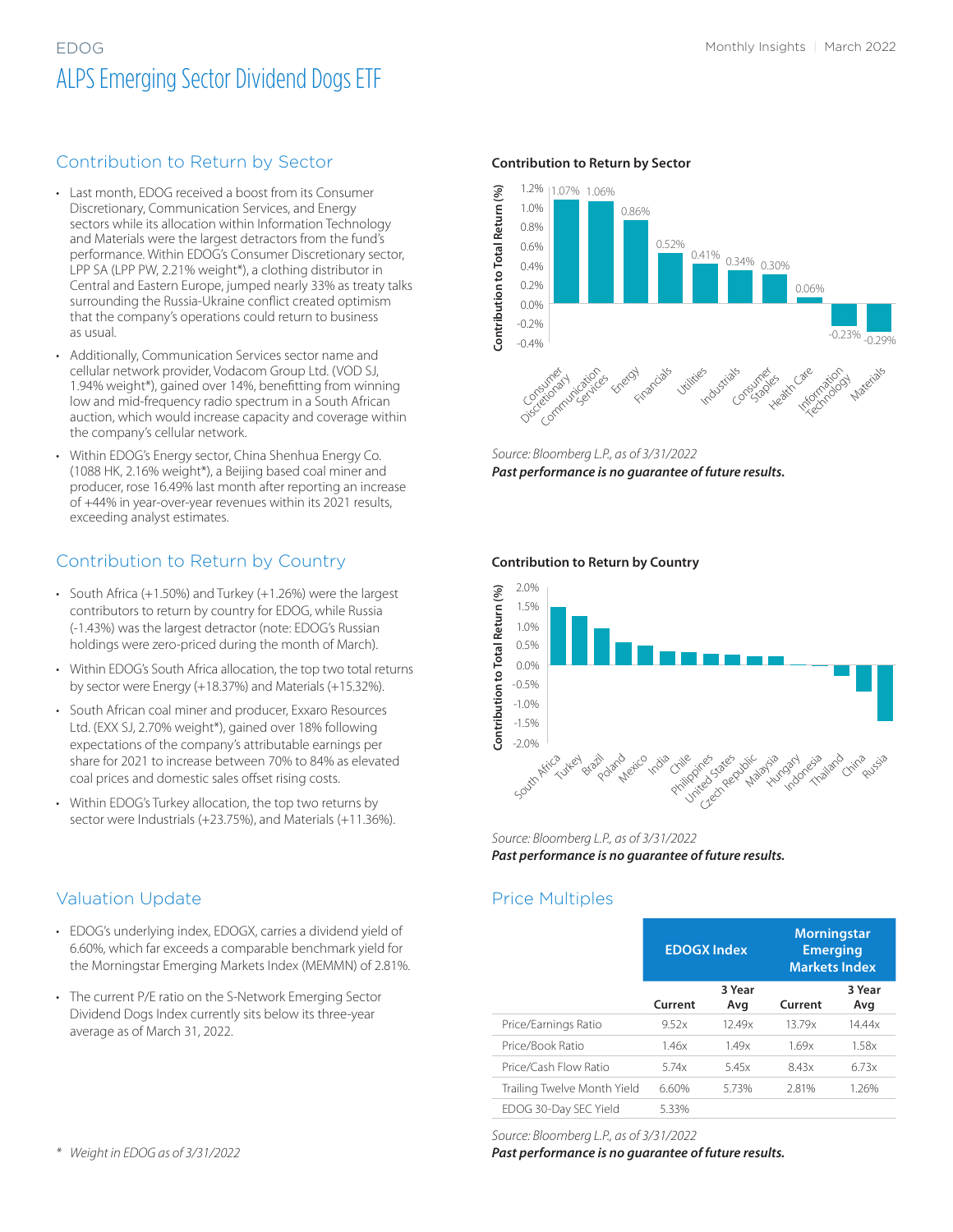## ALPS Emerging Sector Dividend Dogs ETF (EDOG) Performance

|                                                     | <b>Cumulative</b><br>as of 3/31/2022 |           |            | <b>Annualized</b><br>as of 3/31/2022 |           |       |       |                 |
|-----------------------------------------------------|--------------------------------------|-----------|------------|--------------------------------------|-----------|-------|-------|-----------------|
| <b>Total Returns</b>                                | 1 M                                  | 3M        | <b>YTD</b> | SI <sup>1</sup>                      | 1 Y       | 3Y    | 5 Y   | SI <sup>1</sup> |
| NAV (Net Asset Value)                               | 2.82%                                | $-3.85%$  | $-3.85\%$  | 27.67%                               | 5.30%     | 6.95% | 4.39% | 3.10%           |
| Market Price                                        | $-0.01%$                             | $-3.54\%$ | $-3.54\%$  | 27.40%                               | 5.12%     | 6.94% | 4.22% | 3.07%           |
| S-Network Emerging Sector Dividend Dogs Index - NTR | 2.44%                                | $-3.68\%$ | -3.68%     | 36.50%                               | 6.16%     | 7.81% | 5.19% | 3.96%           |
| Morningstar Emerging Markets Index - NR             | $-1.65%$                             | -5.94%    | -5.94%     | 49.43%                               | $-8.57\%$ | 6.23% | 6.60% | 5.14%           |

*Performance data quoted represents past performance. Past performance is no guarantee of future results so that shares, when redeemed, may be worth more or less than their original cost. The investment return and principal value will fluctuate. Current performance may be higher or lower than the performance quoted. For current month-end performance call 1-866-759-5679 or visit www.alpsfunds.com. Performance includes reinvested distributions and capital gains.*

*Market Price is based on the midpoint of the bid/ask spread at 4 p.m. ET and does not represent the returns an investor would receive if shares were traded at other times. <sup>1</sup> Fund inception date: 3/27/2014*

*Total Operating Expenses: 0.60%*

#### Top 10 Holdings

| Ford Otomotiv Sanayi AS                   | 2.26% |
|-------------------------------------------|-------|
| I PP SA                                   | 2.21% |
| Centrais Eletricas Brasileiras SA         | 2.17% |
| China Shenhua Energy Co Ltd               | 2.16% |
| Engie Brasil Energia SA                   | 2.12% |
| Grupo Aeroportuario del Sureste SAB de CV | 2.12% |
| Vibra Energia SA                          | 2.12% |
| Top Glove Corp Bhd                        | 2.10% |
| CEZ AS                                    | 2.10% |
| Delta Electronics Thailand PCL            | 2.10% |

*Source: Bloomberg L.P., as of 3/31/2022, subject to change Daily holdings are available at www.alpsfunds.com.*